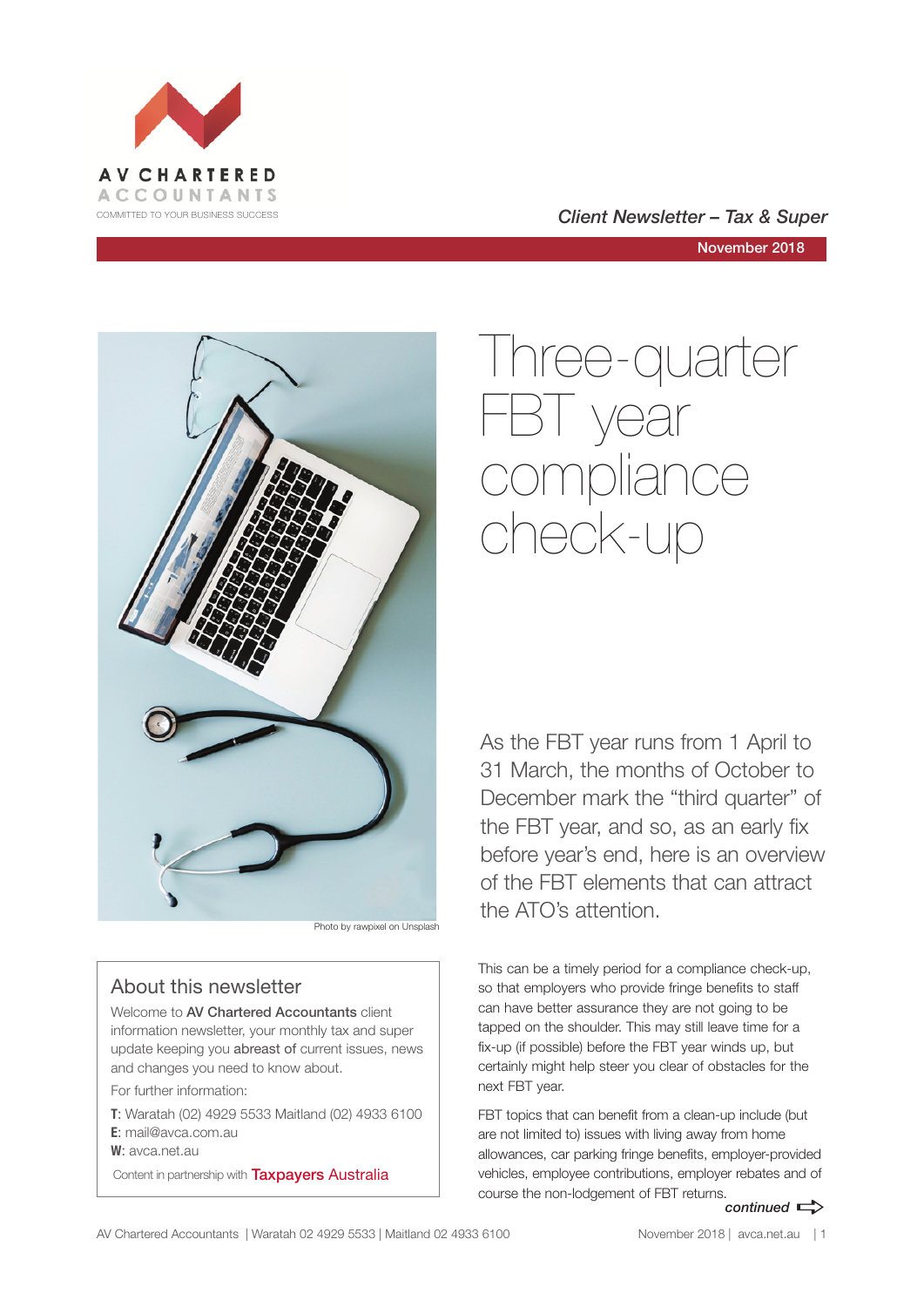### Three-quarter FBT year compliance check-up *continued*

# Living-away-from-home allowance (LAFHA)

LAFHA is an allowance an employer pays to employees to compensate for additional expenses incurred and any disadvantages suffered because the employee's duties of employment require them to live away from their normal residence.

The taxable value of the LAFHA benefit may be reduced by the exempt accommodation and food components of the allowance (ask us for these).

Errors that will attract the ATO's attention include:

- claiming reductions for ineligible employees
- failing to obtain required declarations from employees
- claiming a reduction in the taxable value of the LAFHA benefit for exempt accommodation and food components in invalid circumstances
- failing to substantiate expenses relating to accommodation and, where required, food or drink.

## Car parking valuations

The ATO will focus on the validity of valuations provided in relation to car parking fringe benefits. The common errors that attract its attention include:

- market valuations that are significantly less than the fees charged for parking within a one kilometre radius of the premises on which the car is parked
- the use of rates paid where the parking facility is not readily identifiable as a commercial parking station
- rates charged for monthly parking on properties purchased for future development that do not have any car park infrastructure
- insufficient evidence to support the rates used as the lowest fee charged for all day parking by a commercial parking station.

# Provided motor vehicles

Another area of focus will be on situations where an employer-provided motor vehicle is used, or available, for private travel of employees. The ATO says this constitutes a fringe benefit and needs to be declared on the FBT return. The ATO says there has been demonstrated inconsistency in the application of exemptions, leading to additional compliance costs, especially where private travel is relatively low.

A change has been made to the rules that will apply from the 2019 FBT year onwards. "Private use" will be defined as any diversion in travel that "adds no more than two kilometres to the ordinary length of that trip". Also that "for journeys undertaken for a wholly private purpose (other than travel between home and place of work), the employee does not use the vehicle to travel more than 1,000 kilometres in total, and a return journey that exceeds 200 kilometres".

### Employee contributions

A red flag is also raised in situations where no employee contributions have been paid (which reduces the FBT liability for the employer) yet there are significant motor vehicle expenses included in the entity's income tax return, and no vehicle expenses accounted for in an FBT return (or no FBT return lodged).

The ATO is also keen to ensure that the employer does not:

- fail to report these contributions as income on their income tax return
- incorrectly overstate employee contributions on their fringe benefits tax return to reduce the taxable value of benefits provided.

## Employer rebates

Another hot spot for the ATO is whether a fringe benefits tax rebate can be claimed. A taxpayer must be a rebatable employer to claim a fringe benefits tax rebate, but the ATO has found that some ineligible employers incorrectly claim this rebate.

### Non-lodgement, no declarations

Of course non-lodgement of fringe benefits tax returns is of concern to the ATO. Employers that provide fringe benefits must lodge an FBT return unless the taxable value of all benefits has been reduced to nil.

Common errors that attract ATO attention include:

- failure to identify fringe benefits provided
- incorrect calculation of benefit values or reduction amounts
- lack of declarations for expense payment benefits such as telephone, internet connection or power, or recurring declarations for same.  $\blacksquare$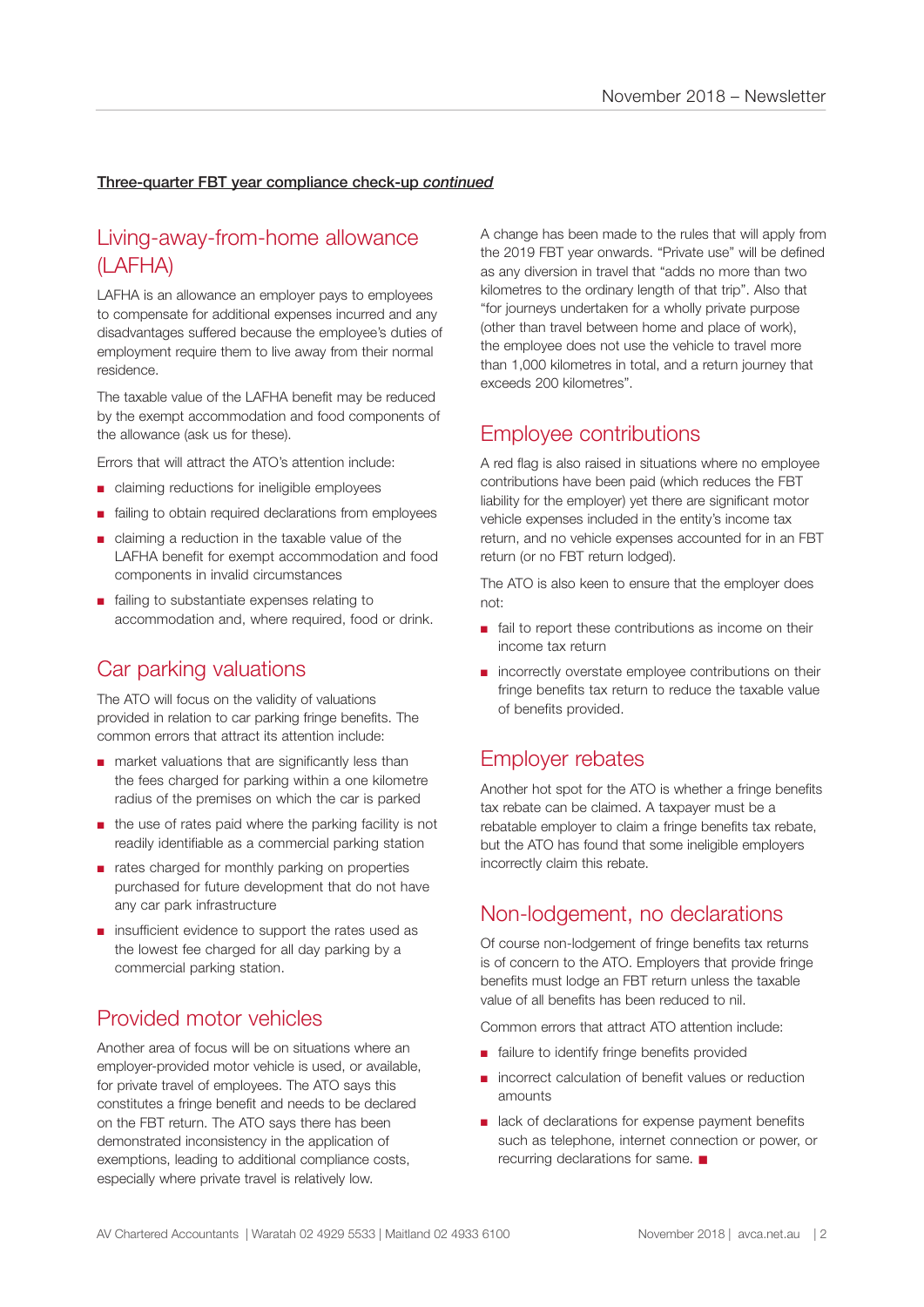

Photo by Link Hoang on Unsplash

The answer to the above question is made all the more complicated by several unknown factors, as no-one knows, for example, how long they will live or what medical necessities could surface to strain the coffers.

Some guidance is available however from Super Guru, a website run by the non-profit Association of Superannuation Funds of Australia (ASFA). Super Guru releases a "retirement standard" every quarter. This is a benchmark for the annual budget needed by Australian individuals and couples to fund either a "comfortable" or "modest" standard of living in their post-work years.

The updated quarterly figures reflect inflation and provide an objective outline of the budgets that singles and couples would need to spend to support their chosen lifestyle.

Super Guru's release of figures up to 30 June 2018 shows that the super accumulation balances needed for a "comfortable" retirement are \$545,000 for singles and \$640,000 for couples. In annual pension payout terms, this equals \$42,953 and \$60,604 respectively. Details of what these amounts mean for spending capacity are shown in the table on the following page.

# How much we n to retire?

The question of how much a person needs to have saved before confidently launching into their retirement years very much requires an individual answer. Each one of us lucky enough to reach the brink of those golden years will feel a lot better doing so with some assurance that we've squirrelled enough away to be comfortable in retirement.

By way of comparison, note that the government Age Pension base rate (before payment of supplements) is \$21,222 for singles and \$31,995 for a couple. "The Age Pension is designed to provide a 'safety net' for those who do not have enough superannuation or other financial resources to provide an adequate retirement income. So the Age Pension works in conjunction with superannuation," Super Guru says. "Most people – women in particular – will continue to be eligible for a full or part Age Pension, supplemented by whatever superannuation benefits they receive."

ASFA notes that as people age, their spending requirements also change. It estimates the net impact of the various factors at play mean that by age 85 annual budgets would reduce by around \$1,000 a year for "modest" lifestyles, and \$5,000 a year for "comfortable" lifestyles.

As far as measuring what these different lifestyles entails, Super Guru has produced the following comparison table (and includes a retiree taking the Age Pension only see overleaf).

*continued overleaf*  $\Rightarrow$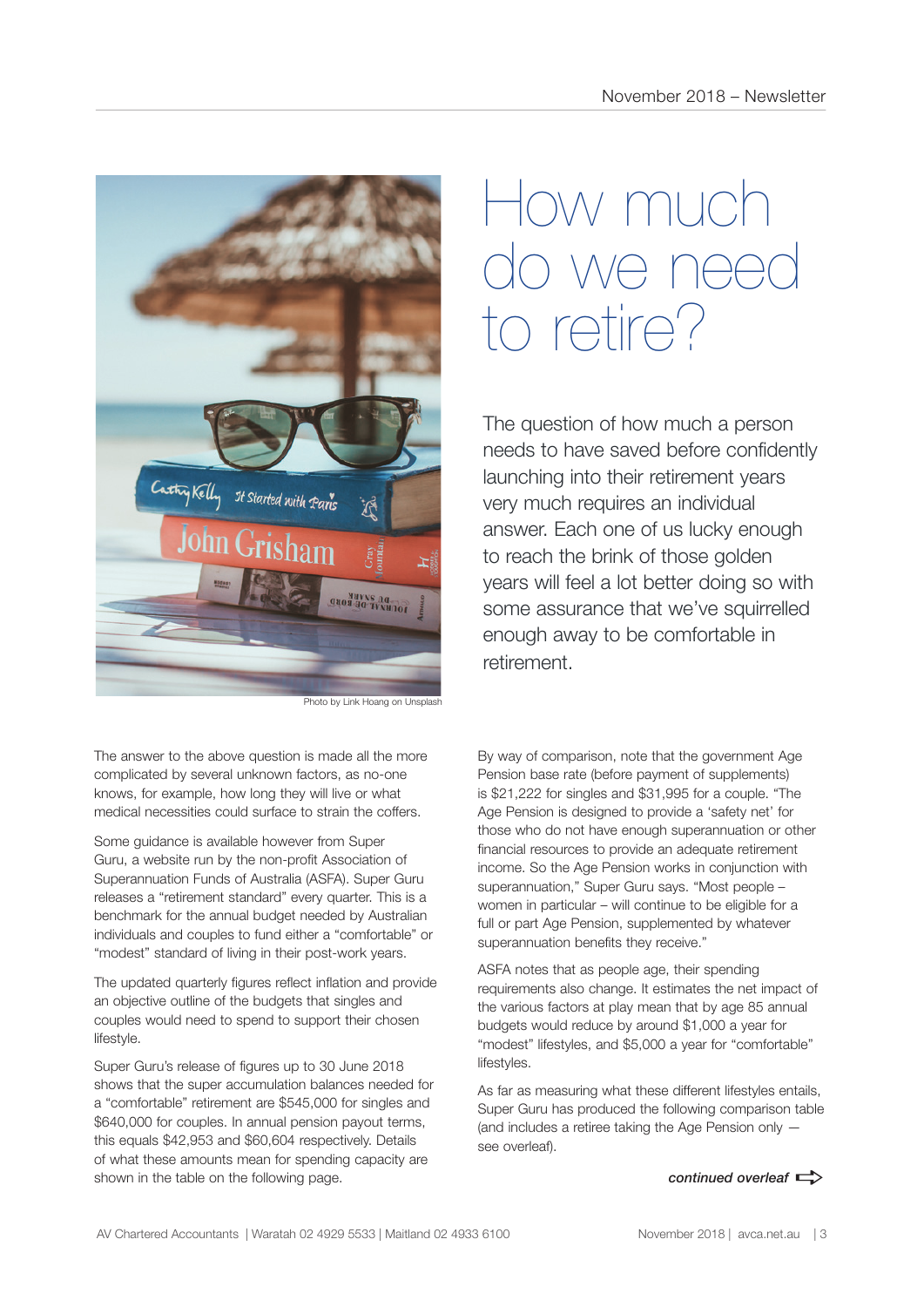How much do we need to retire? *continued*

# ASFA's estimate for retirement savings

|        | Comfortable lifestyle                                                                                    | Modest lifestyle                                                                               | Age pension                                                                                     |
|--------|----------------------------------------------------------------------------------------------------------|------------------------------------------------------------------------------------------------|-------------------------------------------------------------------------------------------------|
| Single | \$42,953 a year                                                                                          | \$27,425 a year                                                                                | \$21,222 a year                                                                                 |
|        | $\bigcirc$ uple : \$60,604 a year                                                                        | \$39,442 a year                                                                                | \$31,995 a year                                                                                 |
|        | Replace kitchen and<br>bathroom over 20 years                                                            | No budget for home<br>improvements. Can do repairs<br>but can't replace kitchen or<br>bathroom | No budget to fix home<br>problems like a leaky roof                                             |
|        | Better quality and larger<br>number of household items<br>and appliances and higher<br>cost hairdressing | Limited number of household<br>items and appliances and<br>budget haircuts                     | Less frequent hair cuts or<br>getting a friend to cut your<br>hair                              |
|        | Can run air conditioning                                                                                 | Need to watch utility costs                                                                    | Less heating in winter                                                                          |
|        | Restaurant dining, good<br>range & quality of food                                                       | Take out and occasional cheap<br>restaurants                                                   | Only club special meals or<br>inexpensive takeaway                                              |
|        | Fast internet connection, big<br>data allowance and large talk<br>and text allowance                     | Limited talk and text, modest<br>internet data allowance                                       | Very basic phone and internet<br>package                                                        |
|        | Good clothes                                                                                             | Reasonable clothes                                                                             | <b>Basic clothes</b>                                                                            |
|        | Domestic and occasional<br>overseas holidays                                                             | One holiday in Australia or a<br>few short breaks                                              | Even shorter breaks or day<br>trips in your own city                                            |
| $A^+$  | Top level private health<br>insurance                                                                    | Basic private health insurance,<br>limited gap payments                                        | No private health insurance                                                                     |
|        | Owning a reasonable car                                                                                  | Owning a cheaper more basic<br>car                                                             | No car or if you have a car<br>it will be a struggle to afford<br>repairs                       |
|        | Take part in a range of<br>regular leisure activities                                                    | One leisure activity infrequently,<br>some trips to the cinema or<br>the like                  | Only taking part in no cost or<br>very low cost leisure activities.<br>Rare trips to the cinema |

This information has been prepared without taking into account your objectives, financial situation or needs. Because of this, you should, before acting on this information, consider its appropriateness, having regard to your objectives, financial situation or needs.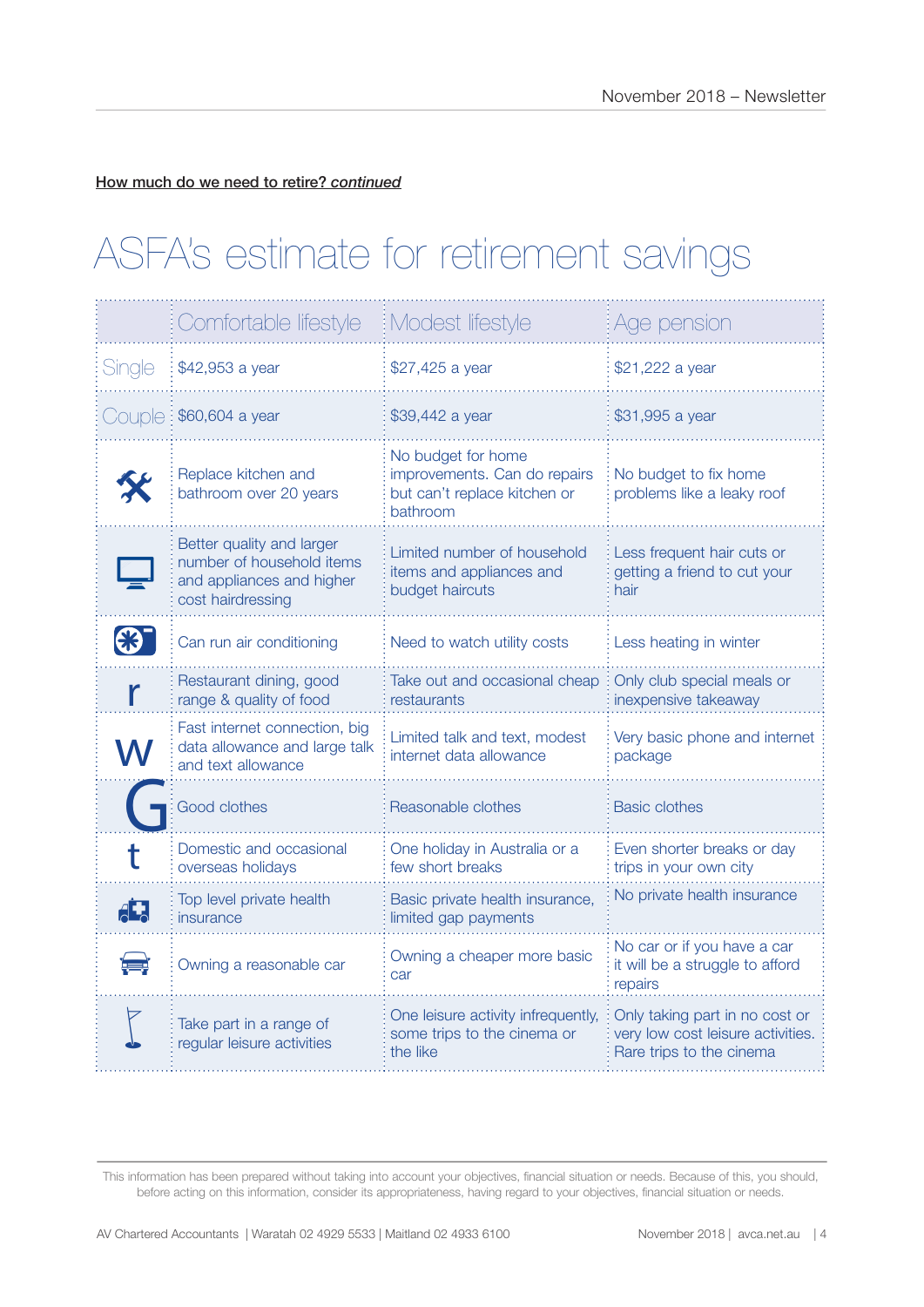

# **Istmas pa**

It's not quite Christmas time yet, but most businesses will be in the process of thinking ahead to the yuletide festivities, if not already into well-advanced planning. One of the perennial questions is if and how fringe benefits tax applies to these activities.

There is no separate fringe benefits tax (FBT) category for Christmas parties and you may encounter many different circumstances when providing these events to your staff. Fringe benefits provided by you, an associate, or under an arrangement with a third party to any current employees, past and future employees and their associates (spouses and children), may attract FBT.

While such social functions may result in FBT, income tax and GST outcomes, these are covered under the existing relevant legislation. The provision of "entertainment" at Christmas therefore mirrors the tax treatment such benefits will receive at other times of the year.

The cost of providing a Christmas party is income tax deductible only to the extent that it is subject to FBT. Therefore, any costs that are exempt from  $FBT - that$ is, exempt minor benefits and exempt property benefits (more below) — cannot be claimed as an income tax deduction. Note that the costs of entertaining clients are not subject to FBT and provide no income tax deductions nor GST credits.

There is what is known as a property benefit exemption where costs (such as food and drink) associated with Christmas parties are exempt from FBT if they are provided on a working day on your business premises and consumed by employees. The property benefit exemption is only available for employees, not associates.

There is also the minor benefits exemption. Broadly, a minor benefit is one where it:

- § has a notional taxable value of less than \$300 (inclusive of GST)
- is provided on an "infrequent" or "irregular" basis, and
- is not a reward for services.

Note that other benefits (such as gifts) provided at a Christmas party may be considered as separate minor benefits in addition to meals provided (referred to as an "associated benefit"). In such cases, the \$300 threshold generally applies separately to each benefit provided.

# Entertainment benefits

Say for example a company holds a Christmas lunch on its business premises on a working day. Employees, their partners and clients attend. Food and drink is provided at the party and the company provides taxi travel home from the party. The cost per head is \$125.

Providing a party for employees, associates and clients is entertainment, because the purpose of the function is for people attending to enjoy themselves. There can be exemptions for this, but these may vary according to the recipient.

# Employees: Does an exemption apply?

- Food and drink: The food or drink provided to employees is exempt from FBT because it is provided and consumed on a working day on the business premises.
- Taxi travel: The taxi travel is exempt from FBT because there is a specific FBT exemption for taxi travel provided to an employee directly to or from the workplace.

*continued page 6*  $\Rightarrow$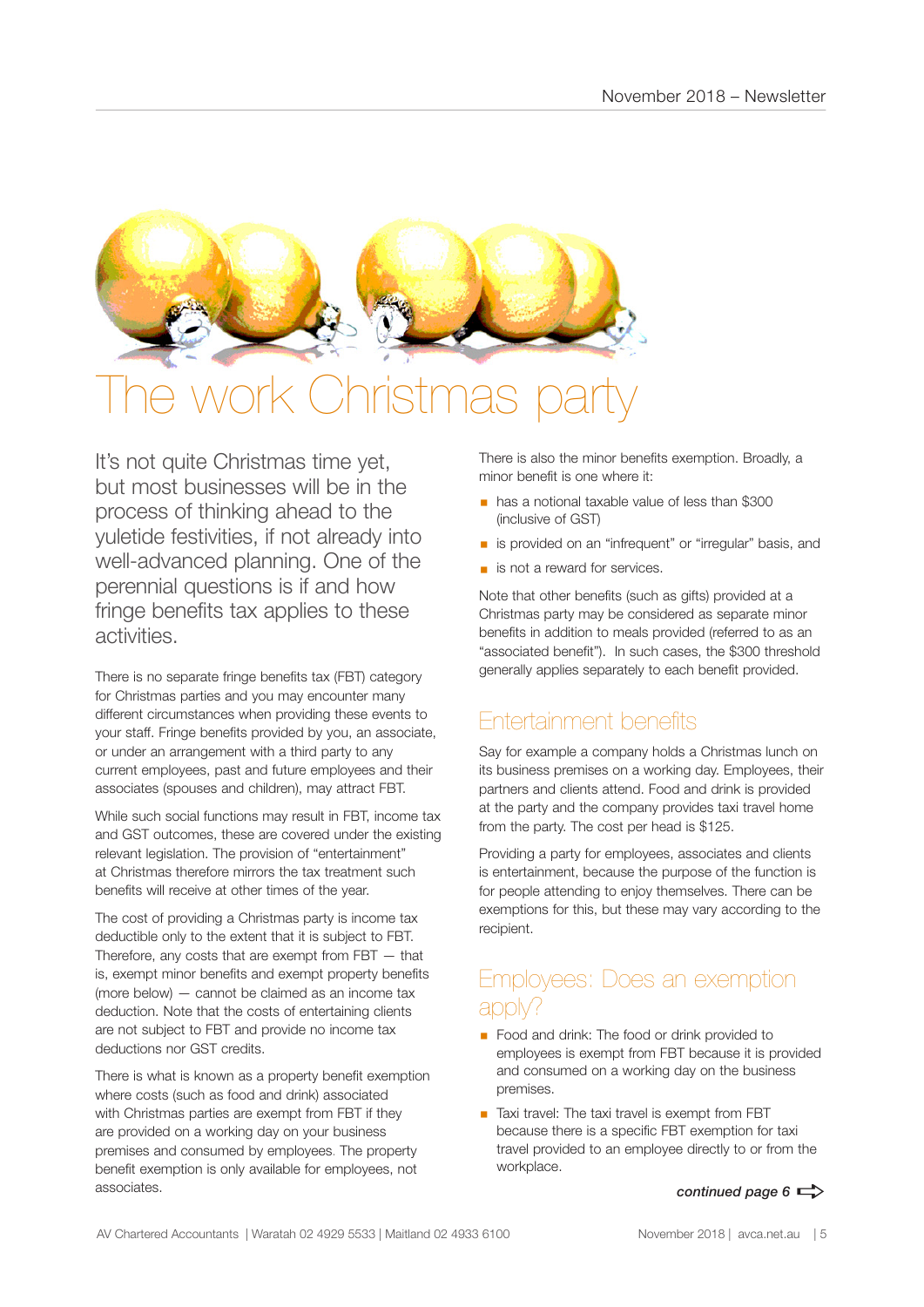#### The work Christmas party *continued*

# Associates/clients: Does an exemption apply?

- Food, drink and taxi travel: The food, drink and taxi travel provided to the employees' partners (associates) is exempt from FBT because of the minor benefits exemption.
- Clients food drink and taxi travel: There is no FBT on benefits provided to clients

Note that the employer could not claim an income tax deduction or GST credits for the food, drink or taxi travel provided for employees, associates or clients (although there is some scope using the "50/50 split method" ask us about this possibility).

For taxi travel to or from a Christmas function, employers should be mindful that:

- where the employer pays for an employee's taxi travel home from the Christmas party and the party is held on the business premises, no FBT will apply.
- where the party is held off premises and the employer pays for a taxi to the venue and then also pays for the employee to take a taxi home, only the first trip will be FBT exempt. The second trip may be exempt under the minor benefits exemption if the employer has adopted to value its meal entertainment on an actual basis.
- $\blacksquare$  the exemption does not apply to taxi travel provided to "associates" of employees (for example family members).

If other forms of transportation are provided to or from the venue, such as bus travel, then such costs will form part of the total entertainment expenditure and be subject to FBT. A minor benefit exemption for this benefit may be available if the threshold is not breached.

# What's under the tree?

Gifts provided to employees or their associates will typically constitute a property fringe benefit and therefore are subject to FBT unless the minor benefit exemption applies. Gifts, and indeed all benefits associated with the Christmas function, should be considered separately to the Christmas party in light of the minor benefits exemption.

For example, the cost of gifts such as bottles of wine and hampers given at the function should be looked at separately to determine if the minor benefits exemption applies to these benefits. Gifts provided to clients are outside of the FBT rules (but may be deductible, see below — also note that deductibility may still apply even if the gift is a "minor benefit").

The income tax deductibility and entitlement to input tax credits (ITC) for the cost of the gifts depends on whether they are considered to be "entertainment". For example, an unopened bottle of spirits is deemed to be a property benefit (the entertainment starts after the cap is unscrewed). Again, in most cases the entitlement to an ITC for expenses incurred for the employer mirrors the income tax implications — so an ITC is only available to the extent that the expense incurred is deductible.

Regarding a business providing a gift a client, even a former client, the ATO confirms that such outgoings are generally deductible as they are being made for the purposes of producing future assessable income. However, the outgoing is not deductible where it is of a capital nature, relates to the gaining of exempt or nonassessable non-exempt income, or some other provision of the income tax law prevents it from being deductible.  $\blacksquare$ 

I Note that an employer cannot claim an income tax<br>deduction or GST credits for the food, drink or taxi<br>travel are ideal for employees, associates ar clients deduction or GST credits for the food, drink or taxi travel provided for employees, associates or clients.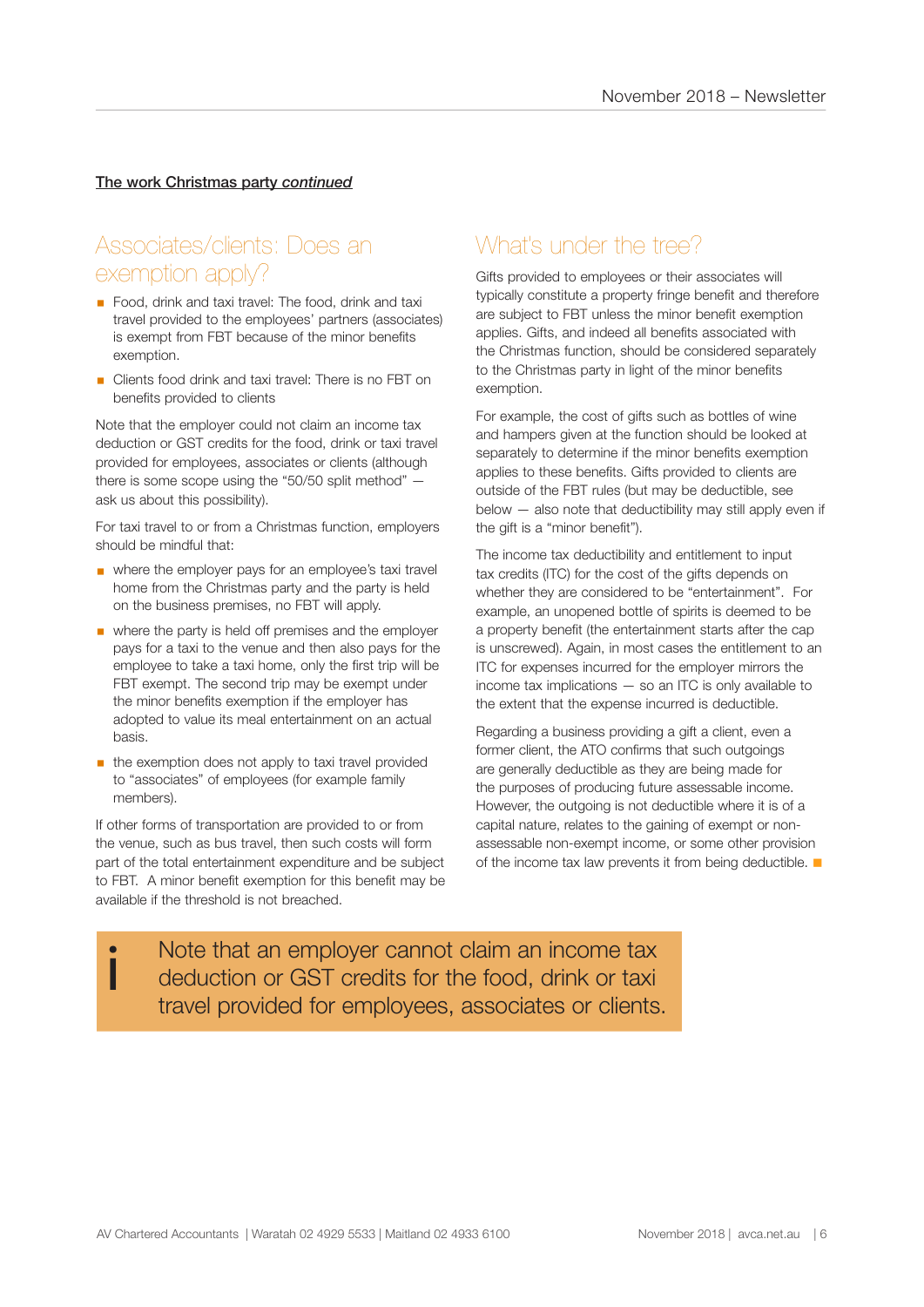

If you rent out part or all of your home, the rent money you receive is generally regarded as assessable income. This means:

- you must declare your rental income in your income tax return, and you can claim deductions for the associated expenses
- you may not be entitled to the full main residence exemption from capital gains tax (CGT), which means you'll have to pay CGT on part of any capital gain made when you sell your home.

Goods and services tax (GST) doesn't apply to residential rents, so you're not liable for GST on the rent you charge, but also you can't claim GST credits for associated costs.

### INCOME AND EXPENSES

If you rent out part or all of your home at normal commercial rates, the tax treatment of income and expenses is the same as for any residential rental property. This means you must include the rental income in your income tax return, and you can claim income tax deductions for associated expenses, such as the interest on your home loan.

If you are only renting part of your home, for example a single room, you can only claim expenses related to renting out that part of the house. This means you cannot claim the total amount of the expenses – you need to apportion the expenses.

As a general guide, you should apportion expenses on a floor-area basis based on the area solely occupied by the renter (user), and add that to a reasonable amount based on their access to common areas.

Photo by Multa Media on Unsplash

You can only claim expenses for when the room was rented. If you use the room in any capacity, for example for storage or as an office when you do not have guests staying, then the ATO will generally not allow deductions for expenses when the room is not occupied.

If you rent out part or all of your home at less than normal commercial rates – mates rates for example, or to a relative – this may limit the deductions you can claim.

Note that payments from a family member for board or lodging are considered to be domestic arrangements and are not rental income. In these situations, you also can't claim income tax deductions.

### CAPITAL GAINS TAX

Generally, you don't pay CGT if you sell the home you live in (under the main residence exemption).

However, if you've used any part of your home to produce income – for example, by renting out part or all of it – you're generally not entitled to the full exemption.

To work out the capital gain that is not exempt, you need to take into account a number of factors, including but not limited to:

- proportion of the floor area that is set aside to produce income
- period you use it for this purpose
- whether you're eligible for what the ATO calls the "absence" rule (ask us about this).

You can ask for our help to work out the proportion of your capital gain that is exempt from capital gains tax.  $\blacksquare$